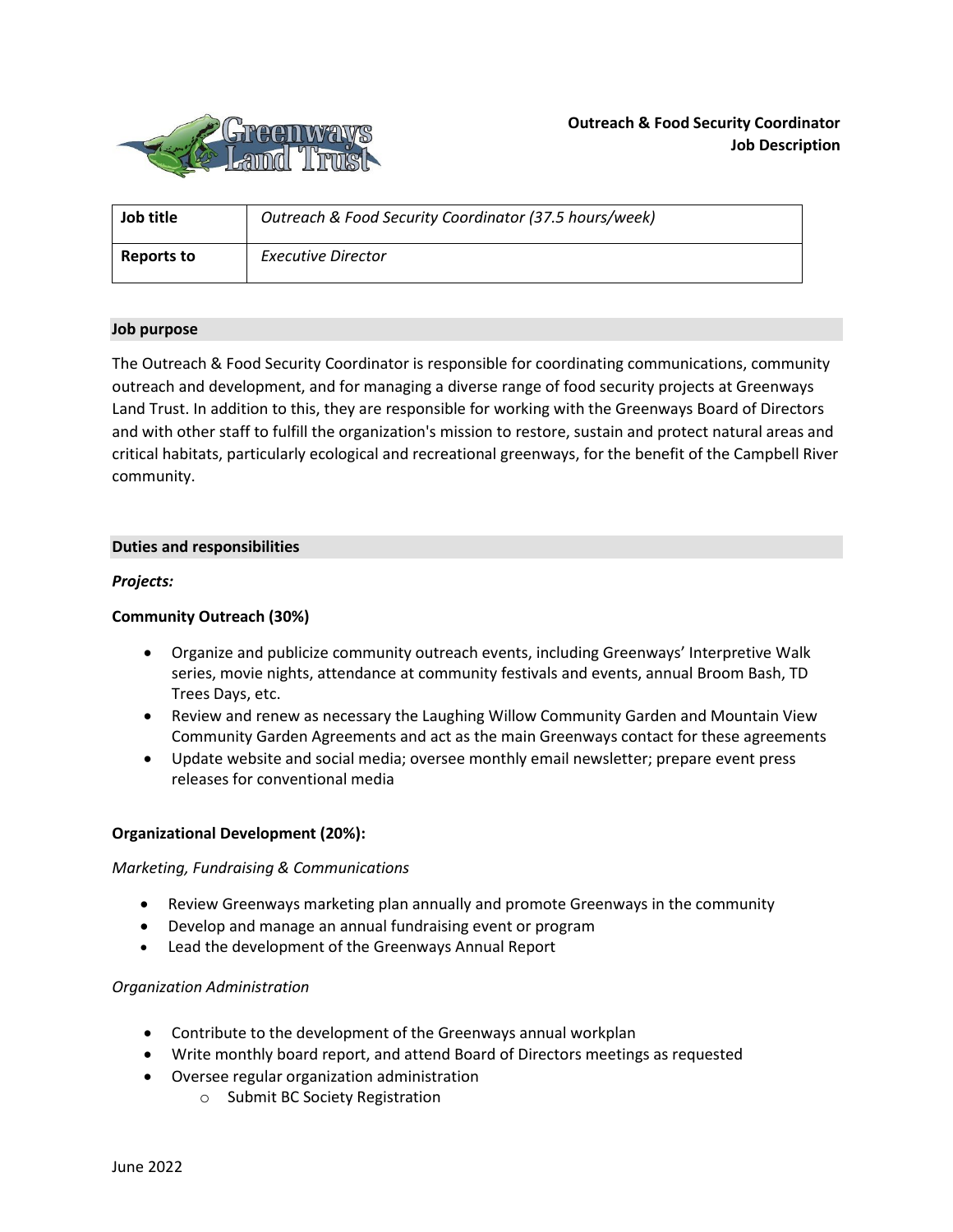- o Organize Annual General Meeting
- $\circ$  Maintain insurance coverage and liaise with other service providers regarding office services
- o Collect mail, oversee stationary orders, organize office cleaning schedule, etc.
- Support annual grant applications including BC Gaming, and Government of Canada Summer Jobs Program

## *Members, Volunteers and Donors*

- Maintain the member database and ensure recognition of new and returning members
- Be the main point contact for all of Greenways' volunteer inquiries
- Manage updating the volunteer hours tracking spreadsheet
- Organize an annual volunteer appreciation event
- Create and build relationships with community organizations as opportunities allow to grow our volunteer base and raise public awareness of Greenways' activities in the community
- Acknowledge donors with a written thank you in a timely fashion.

## **Food Security (50%)**

## *General (25%)*

- Chair monthly Strathcona Food Network meetings
- Liaise with other project partners to support project development, ensure program consistency and comparability
- Manage project budgets
- Complete annual project reports

# *Fruit Tree Project (10%)*

- Recruit, train and coordinate seasonal staff and volunteers to run Greenways' Fruit Tree Project, which gleans unwanted fruit from local backyards
- Liaise with homeowners re: fruit picks, ensuring that tree picking area is safe and fruit is in acceptable condition.
- Distribute fruit allocated and/or donated to social service agencies in Campbell River
- Organize fruit sales at the Campbell River Farmer's Market for program cost recovery

# *Nature and Nutrition for Seniors/Strathcona Good Food Box (15%)*

- Lead this project to support isolated seniors to get involved with Greenways' food and nature programs
- Support project evaluators to gather data on program effectiveness e.g. administer surveys and organize one-on-one interviews
- Coordinate and grow the Campbell River Good Food Box program
- Take orders and coordinate volunteers box-packing and pickup days in Campbell River
- Support Good Food Box Community Coordinators in five other communities and recruit/train as necessary
- Liaise with supplier regarding food orders for all communities